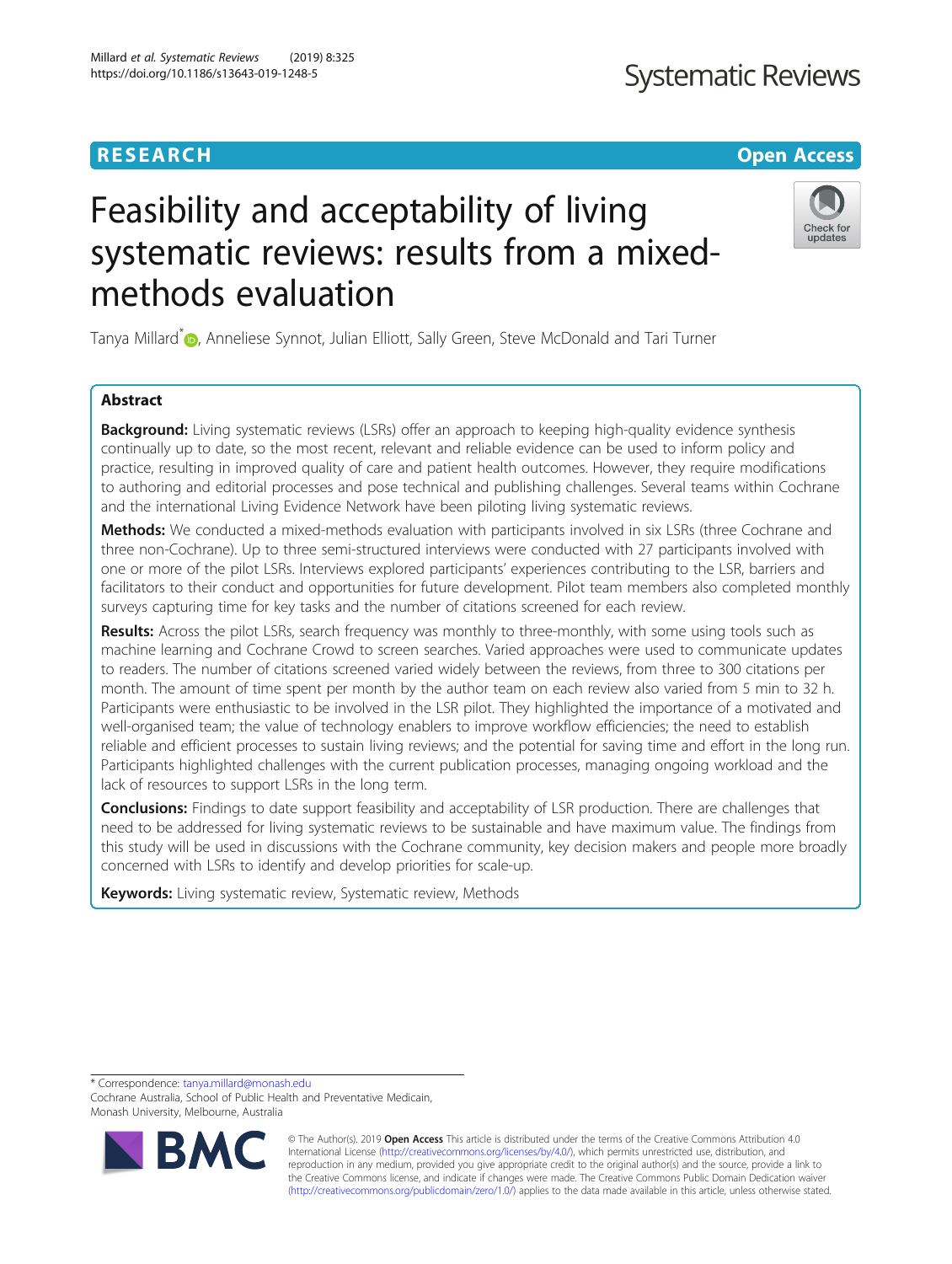# Background

Timely use of reliable research evidence is required for optimal health care; however, there is a persistent gap between research findings and healthcare practice. As a consequence, many patients are continuing to receive sub-optimal care [\[1\]](#page-13-0). While systematic reviews and meta analyses are profoundly beneficial in addressing this gap, there are significant limitations restricting their benefit including the long production time; the fact that many reviews are out of date on publication; that conducting a review update can be similar in workload to starting the review again; and that only a minority of reviews are updated within two years of publication  $[2-5]$  $[2-5]$  $[2-5]$  $[2-5]$ . This inability to maintain currency results in significant inaccuracy.

Living systematic reviews (LSRs) offer an approach to keeping high-quality evidence synthesis continually up to date, so the most recent, relevant and reliable evidence can be used to inform policy and practice, resulting in improved quality of care and patient health outcomes. Living systematic reviews are systematic reviews that are continually updated, incorporating new, relevant data as it becomes available [\[6](#page-13-0)]. LSRs can be enabled by new technologies, such as use machine learning and automation, and crowd sourcing or citizen science initiatives to increase efficiency in areas such as screening of titles and abstracts, substantially reducing workload for review teams [\[7](#page-13-0)]. By retaining methodological rigour while staying on top of new evidence, LSRs break the historical trade-off between review quality and currency. Living systematic reviews offer a new approach to review updating, and present exciting new opportunities for similar initiatives, such as living guidelines and living recommendations.

Ensuring these high-quality evidence syntheses are continually up to date requires some modifications to existing authoring and editorial processes, and poses a number of technical and publishing challenges. In 2016, the Living Evidence Network was initiated to bring together those involved in Cochrane's first pilot LSRs. The Network now consists of more than 200 people both within and outside Cochrane. Several Cochrane teams and others in the Living Evidence Network have been piloting living systematic reviews. There are currently five LSRs published in the Cochrane Library and the Network has published guidance for conduct of LSRs. We aimed to explore the experiences of those conducting pilot LSRs and to assess the feasibility and acceptability of this new approach in order to refine future LSR production models.

# Methods

This study aimed to assess the feasibility and acceptability of LSRs and explored how people are currently conducting LSRs, the facilitators and challenges, opportunities for improvement and considerations for scale up. We used a mixed methods approach that included semi-structured interviews and online surveys with key members involved with pilot LSRs. The study was approved by the Monash University Human Research Ethics Committee.

Six LSR teams were invited to participate in this evaluation study. Purposive sampling was used to recruit review teams who were known to be conducting or proposing to conduct an LSR at the commencement of the pilot period. Online surveys and semi-structured qualitative interviews with key members involved with the pilots explored their experiences with LSRs. The pilots covered several types of systematic review, including intervention effectiveness, cross-sectional and guideline adherence.

The Cochrane LSRs included:

- Anti-coagulation in people with cancer  $[8]$  $[8]$ ;
- Fruit and vegetable consumption in children [\[9](#page-13-0)]; and
- Delayed antibiotics for respiratory infection [[10\]](#page-13-0).

#### Non-Cochrane LSRs included:

- Zika virus and adverse neurological outcomes (F1000Research and PLOS Medicine) [\[11](#page-13-0)];
- Adherence to guidelines in traumatic brain injury (Journal of Neurotrauma) [\[12\]](#page-13-0); and
- Epidemiology of traumatic brain injury (Journal of Neurotrauma) [\[13](#page-13-0)].

## Interviews

Up to three semi-structured interviews were conducted with each of the key team members involved with the LSR pilots between September 2017 and August 2018. Twenty-seven participants were interviewed including lead/senior authors ( $n = 8$ ), information specialists ( $n =$ 3), those responsible for managing the review production and publication process (managing editors,  $n = 3$ ) and coordinating the review production for clinical areas within Cochrane (Coordinating Editors,  $n = 3$ ), peer reviewers ( $n = 2$ ), other editorial team members involved in the LSR pilots ( $n = 6$ ), the project lead for Cochrane Crowd  $(n = 1)$  and the coordinator of the pilot living systematic reviews  $(n = 1)$ .

The interviews explored participants' experiences of conducting/contributing to an LSR and the barriers, facilitators, challenges and advantages of LSR processes. Interview questions were loosely based on a predetermined interview schedule, with questions varied to suit the interviewee's roles and experience. Participants were asked about their role and contributions to the LSR they are involved in, key learning's, the processes they follow, the aspects of the process which work well and those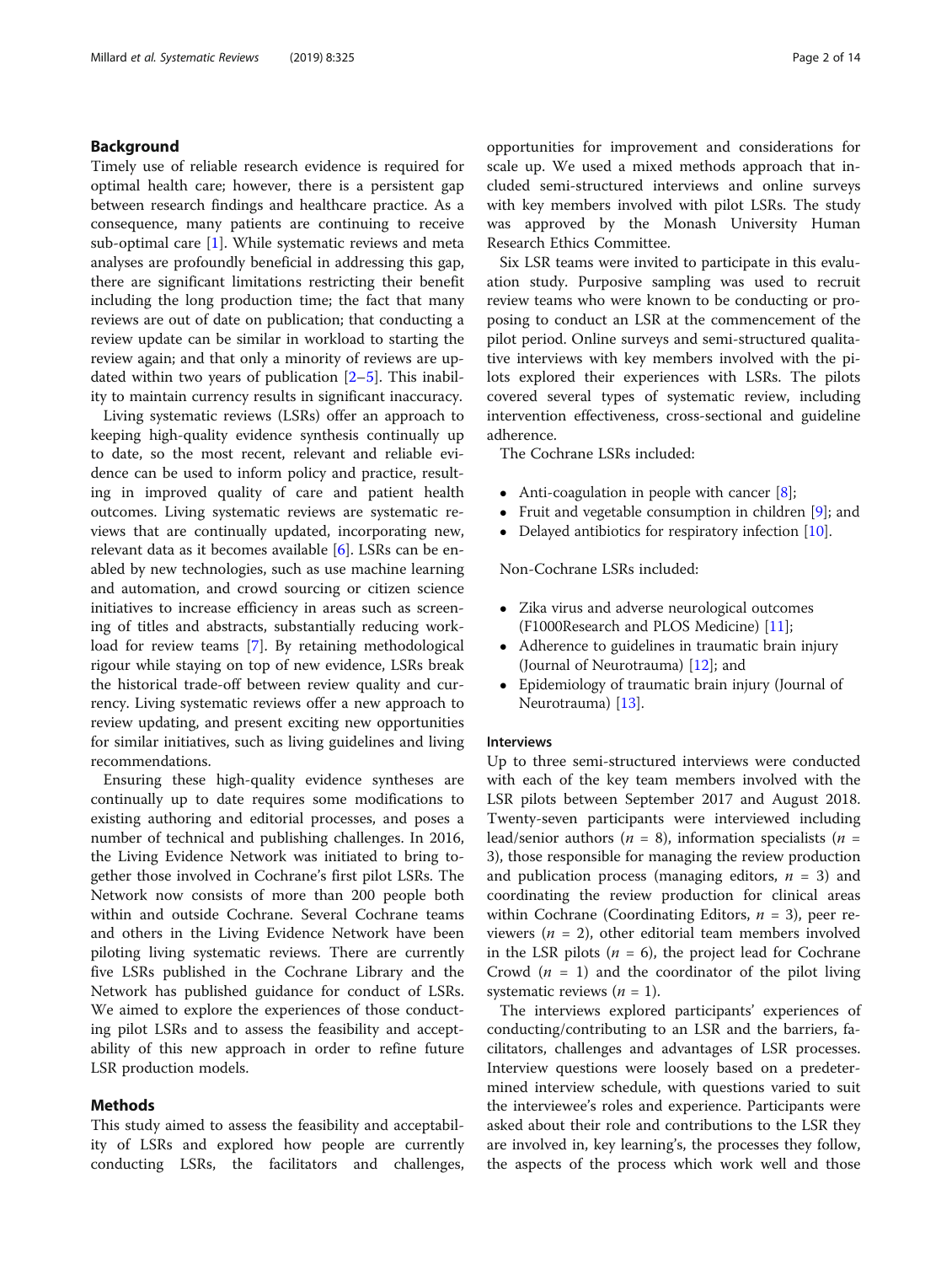which are more challenging. They were also asked about opportunities for improvement. The interview schedule was developed by TM in consultation with the other authors. Interviews were conducted via online meeting software or by phone and digitally recorded. Interviews were conducted by TM, TT or AS all of whom worked on the LSR pilot program within Cochrane, none of whom have authoritative roles within Cochrane and all of whom have extensive experience in qualitative interviewing. Interviews had an average duration of approximately 30 min. Interview recordings were reviewed for familiarisation and key passages transcribed verbatim. The authors felt that partial transcription was suitable for the type of analysis needed for the evaluation. Additional relevant information from field notes was added to the transcriptions.

#### Surveys

Surveys were distributed each month from October 2017 to July 2018, commencing after each pilot team had published their baseline LSR. Quantitative and qualitative data were collected using an online survey tool (Qualtrix). The surveys were tailored to each group of respondents (i.e. author, editor or information specialist) and captured the time spent on monthly LSR tasks (all), the number of citations screened per month (authors/information specialists) and key learnings and reflections throughout the pilot period (all). A minimum of one participant from each team was asked to complete the online monthly surveys. Respondents were the senior/lead authors (six) from each LSR author team. For the three Cochrane LSR teams, the respondents also included the information specialists and managing editors.

# Data analysis

NVIVO 12 was used to analyse the data and extract quotes. The data was thematically analysed using both an inductive and deductive approach. Transcripts were read and re-read for familiarisation. An initial set of codes were developed by TM, and verified by AS and TT. Some codes were identified as a priori, using the interview schedule while others emerged inductively from the data. Coded extracts were collated into emerging themes which were reviewed and refined through discussion between the study team. TM undertook the primary data analysis. TT and AS reviewed and collaborated on the conceptual development and refining of themes. A draft report of the analysis was provided to the Living Evidence Network (which included interview respondents) for feedback. The data from the openended questions in the surveys were combined with the interview data due to the similarity of themes.

Quantitative data obtained from the surveys were analysed using simple descriptive statistics.

# Results

# Characteristics of living systematic reviews

As previously discussed, the reviews were a mix of Cochrane and non-Cochrane reviews. Across the pilot reviews, search frequency was monthly to threemonthly, with some LSR teams using machine learning and Cochrane Crowd to screen records. Between two and four authors were involved with ongoing maintenance of the review. Each of the Cochrane review teams included information specialists to develop and run the monthly searches and, along with the editors, provide ongoing LSR methods support. The non-Cochrane review teams were responsible for running their own searches. Some funding for personnel was received by five of the reviews. Varied approaches were used to communicate updates to readers daily, monthly or 3–6 monthly. Variations in editorial and peer review procedures and the processes and triggers for the integration of new evidence existed across the reviews (Table [1\)](#page-3-0).

# Review progress and workload

Between seven and 101 studies were included in the baseline publications of the LSR's and five to 96 new studies were identified during the pilot period. Between zero and ten status updates were provided after the baseline review and only one review was formally republished (Table [2](#page-4-0)).

In looking at the workload during the pilot period, the number of citations screened varied widely between the reviews, from three to 300 citations per month. The amount of time spent per month by the author team on each review also, predictably, varied widely, from 5 min to 32 h, depending on both the screening workload, and whether the review was being updated and republished that month. There was no clear pattern in how this time was spent on different tasks in the review process, and interpreting the data was complicated by searches that covered multiple reviews, different search frequencies and varying approaches to workflow for screening and inclusion.

For Cochrane LSRs, the time spent per month by Managing Editors varied over a smaller range, from 0 min to 3.5 h, with larger workload associated with LSRs that were being republished. Similarly, the time spent by Information Specialists varied from 30 min to 6 h per month.

The results of the qualitative analysis are presented below. Overarching themes that emerged include motivations for undertaking living systematic reviews, initial expectations, overall experience, benefits, enables, efficiencies, challenges and opportunities for improvement.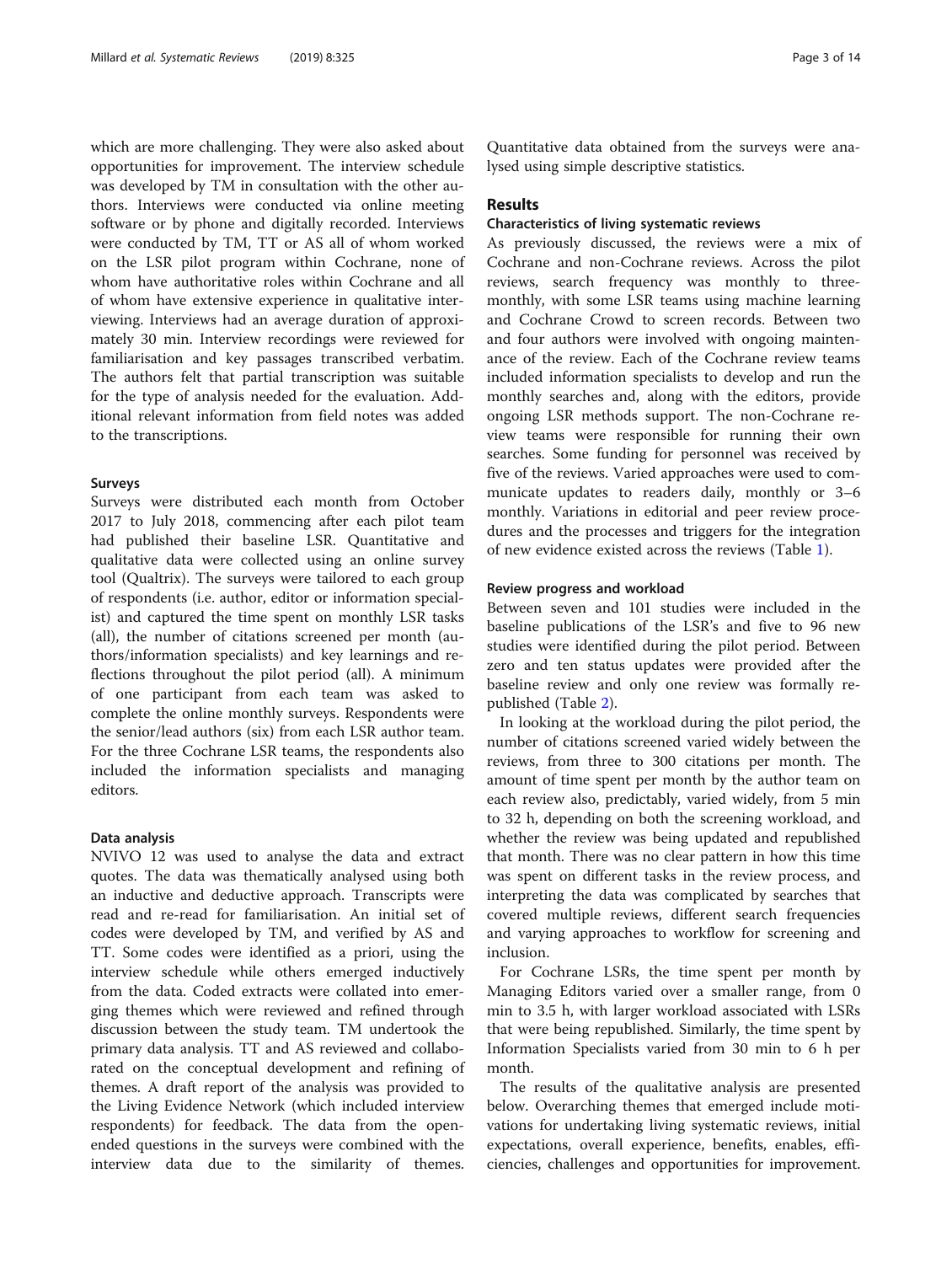| Review topic <sup>a</sup>                                               | Anti-coagulation in<br>people with cancer<br>(3 related LSRs)                                                                                                                           | Fruit and<br>vegetable<br>consumption in<br>children                    | Delayed antibiotics<br>for respiratory<br>infections                                | Zika virus and adverse<br>neurological outcomes                                                                     | Adherence to<br>quidelines in<br>traumatic<br>brain injury                                                                                  | Epidemiology<br>of traumatic<br>brain injury |
|-------------------------------------------------------------------------|-----------------------------------------------------------------------------------------------------------------------------------------------------------------------------------------|-------------------------------------------------------------------------|-------------------------------------------------------------------------------------|---------------------------------------------------------------------------------------------------------------------|---------------------------------------------------------------------------------------------------------------------------------------------|----------------------------------------------|
| No. of authors<br>maintaining LSR <sup>b</sup>                          | $\overline{4}$                                                                                                                                                                          | $\overline{2}$                                                          | $\overline{2}$                                                                      | $\overline{4}$                                                                                                      | $\overline{2}$                                                                                                                              | $\overline{4}$                               |
| Search or other<br>support                                              | Information specialist to develop and run searches; ongoing LSR<br>methods expert support                                                                                               |                                                                         |                                                                                     | Librarian to develop searches<br>only                                                                               | Information specialist to<br>develop and review searches<br>only; ongoing LSR methods<br>expert support                                     |                                              |
| Direct funding for<br>personnel                                         | Yes (Part-time RA for<br>authors)                                                                                                                                                       | Yes (Part-time RA No<br>for authors.<br>stipend for<br>editorial group) |                                                                                     | Yes (Three funded positions<br>[various roles] for authors)                                                         | Yes (Authors funded as part<br>of broader work program,<br>plus specific part-time LSR<br>methods expert)                                   |                                              |
| Journal/Editorial<br>Group; Publisher                                   | Cochrane<br>Gynaecological, Neuro-<br>Oncology and Orphan<br>Cancers: Cochrane                                                                                                          | Cochrane Heart:<br>Cochrane                                             | Cochrane Acute<br>Respiratory Infections;<br>Cochrane                               | F1000Research; F1000                                                                                                | Journal of Neurotrauma;<br>Mary Ann Liebert, Inc.                                                                                           |                                              |
| Search frequency                                                        | Monthly <sup>c</sup>                                                                                                                                                                    |                                                                         |                                                                                     | Daily or monthly <sup>d</sup>                                                                                       | Three-monthly <sup>e</sup>                                                                                                                  |                                              |
| Technological<br>enablers <sup>f</sup>                                  | Machine classifier and crowd-sourcing to<br>identify RCTs <sup>g</sup>                                                                                                                  |                                                                         | Nil                                                                                 | Automation and machine<br>learning algorithms to identify<br>RCTs, with some data output<br>automation <sup>h</sup> | Nil                                                                                                                                         |                                              |
| Communicating<br>review status to<br>reader                             | Monthly statement to reader about review status (i.e. search date,<br>new studies found, update plans) published in the 'What's New'<br>section of the review, via an article amendment |                                                                         |                                                                                     | Daily updates (search date,<br>new studies found) via study<br>website <sup>'</sup>                                 | 3-6 monthly updates,<br>describing results of new<br>evidence found, available as<br>supplementary material in<br>online version of article |                                              |
| Editorial and peer<br>review of status<br>updates                       | No formal editorial review; no peer review                                                                                                                                              |                                                                         |                                                                                     | No formal editorial review;<br>no peer review                                                                       | Editorial review and copy-<br>editing; no peer review                                                                                       |                                              |
| Process for<br>integration of new<br>evidence (citation/<br>DOI status) | Full re-publication of review, with new citation and DOI <sup>j</sup>                                                                                                                   |                                                                         |                                                                                     | New version of the review<br>published, with linked citation<br>and DOI (intended) <sup>k</sup>                     | Full re-publication of review,<br>or short commentary article,<br>with a new citation and DOI<br>(intended) <sup>k</sup>                    |                                              |
| Editorial and peer<br>review of new<br>versions/<br>publications        | Standard editorial and peer review processes apply (may qualify<br>for 'selective' peer review per Cochrane policy); same peer<br>reviewers approached                                  |                                                                         |                                                                                     | Standard editorial and peer<br>review processes apply; same<br>peer reviewers approached<br>(intended) <sup>k</sup> | Not confirmed (likely<br>standard editorial and peer<br>review processes apply)<br>(intended) <sup>k</sup>                                  |                                              |
| Trigger for<br>integration of<br>new evidence                           | When new evidence<br>identified that changes<br>review conclusions<br>$(intended)^k$                                                                                                    | Every 4 months<br>(irrespective of<br>impact of new<br>evidence)        | When new evidence<br>identified (irrespective<br>of its impact)<br>$(intended)^{k}$ | Every 6 months (irrespective<br>of impact of new evidence)<br>(intended) <sup>k</sup>                               | When new evidence<br>identified that changes<br>review conclusions, but no<br>more frequently than yearly<br>(intended) <sup>k</sup>        |                                              |

<span id="page-3-0"></span>

| Table 1 Key characteristics of the living systematic review pilot teams, processes and publication models |  |  |  |
|-----------------------------------------------------------------------------------------------------------|--|--|--|
|-----------------------------------------------------------------------------------------------------------|--|--|--|

DOI digital object identifier, LSR living systematic review, RA research assistant, RCT randomised controlled trial

<sup>a</sup> Each team produced one LSR unless otherwise stated

b<br>Meaning authors who contributed to the ongoing review tasks associated with maintaining the LSR (this may or may not have included the entire author team who contributed to the 'baseline' review)

Electronic databases ± clinical trials registries all searched monthly, with remaining non-database sources, such as journal hand searching, websites and conference proceedings searched every 6 months

<sup>d</sup>Daily searches for PubMed, Embase and LILACS databases, with monthly searches for all other sources

e All sources (including non-database sources) searched at this frequency

f 'Technological enablers' refers to both computer technology and more efficient models of human contribution to increase the efficiency and sustainability of the systematic review enterprise (adapted from Thomas 2017 J Clin Epi 91:31-37)

<sup>g</sup>Cochrane Crowd is a citizen science platform used to screen titles and abstracts to identify relevant citations (RCT's) and exclude irrelevant citations. Machine classifiers exclude irrelevant citations automatically by using algorithms to predict how likely a new citation is to be describing a RCT

<sup>h</sup>Searches in some databases (PubMed, Embase and LILACS) are automated. De-duplication of citations is automated. Machine learning algorithm suggests a decision for inclusion based on title and abstract. All existing predefined tables and figures can be updated by running a script that re-renders these tables and figures

i<br>Study website is the Zika Open Access Project, available at: <https://zika.ispm.unibe.ch/home><br>This process was implemented in one Cochrane Beview only (Eruit and vegetable consump

This process was implemented in one Cochrane Review only (Fruit and vegetable consumption in children). It was the intended process to be used in the remaining Cochrane Reviews but they did not reach the trigger for integration of new evidence, so their reviews were not re-published during the pilot period <sup>k</sup>' KIntended' refers to the fact that this was the agreed process and/or trigger for integrating new evidence but that it was not undertaken during the pilot period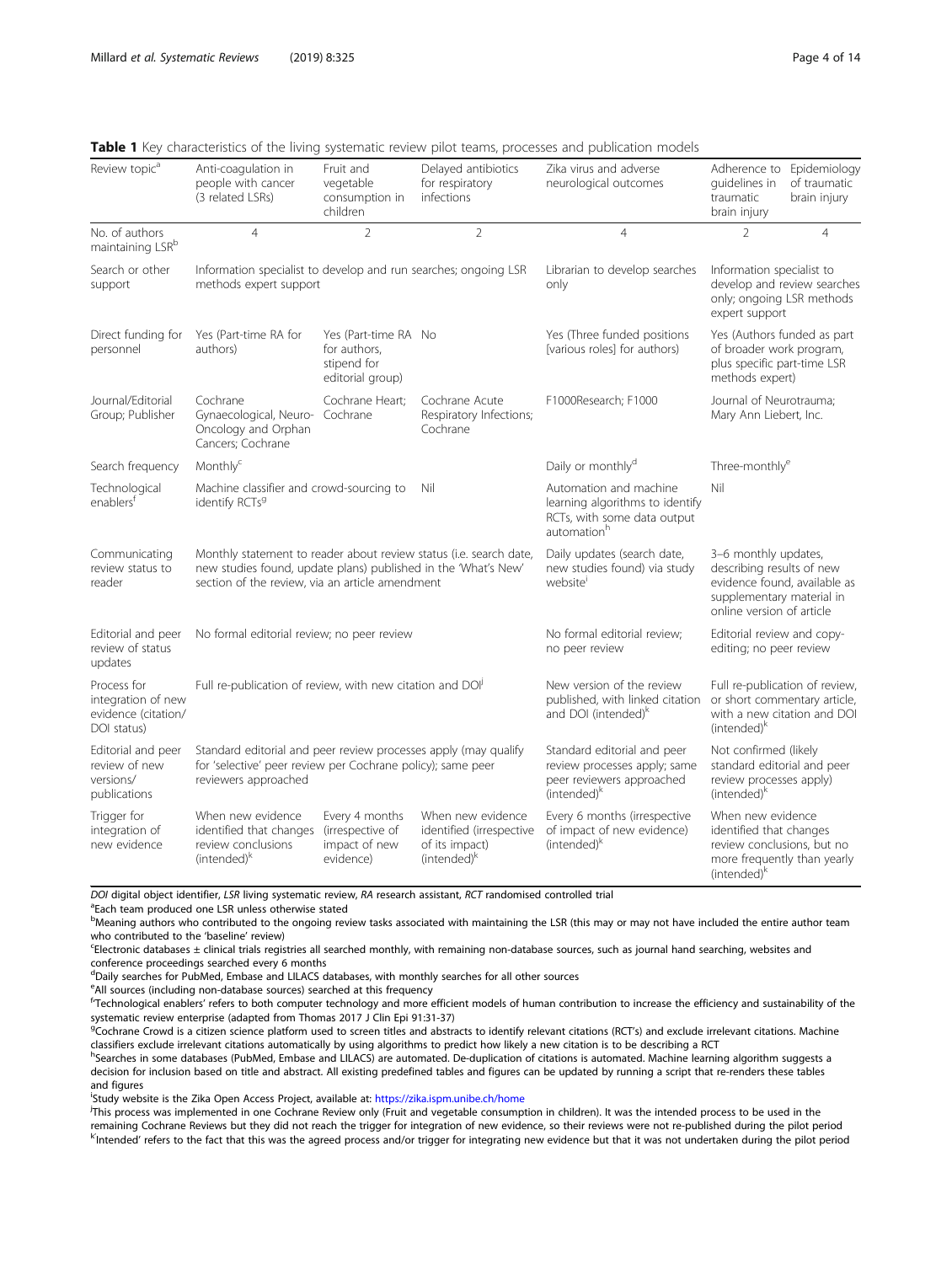| Review topic <sup>a</sup>                                                | Anti-coagulation in<br>people with cancer<br>(3 related LSRs) <sup>b</sup> | Fruit and<br>vegetable<br>consumption<br>in children | Delayed<br>antibiotics for<br>respiratory<br>infections | Zika virus and<br>adverse<br>neurological<br>outcomes | Adherence to<br>quidelines in<br>traumatic brain injury | Epidemiology<br>of traumatic<br>brain injury |
|--------------------------------------------------------------------------|----------------------------------------------------------------------------|------------------------------------------------------|---------------------------------------------------------|-------------------------------------------------------|---------------------------------------------------------|----------------------------------------------|
| Date 'baseline' review LSR 1 <sup>c</sup> : September<br>published       | 2017<br>LSR 2 <sup>d</sup> : December 2017<br>LSR $3^e$ : June 2018        | September 2017                                       | September<br>2017                                       | February<br>2018                                      | October 2015                                            | November<br>2015                             |
| No. of studies in<br>'baseline' publication                              | LSR 1 <sup>c</sup> : 19<br>LSR $2^d$ : 7<br>LSR $3^e$ : 16                 | 50                                                   | 11                                                      | 101                                                   | 22                                                      | 66                                           |
| No. of new studies<br>found since 'baseline'<br>publication <sup>t</sup> | 59                                                                         | 13                                                   | $\mathbf{0}$                                            | 96                                                    | 14                                                      | 18                                           |
| No. of status updates<br>since baseline review                           | Monthly updates<br>LSR $1^{\circ}$ : 10<br>LSR $2^d$ : 7<br>LSR $3^e$ : 1  | 10                                                   | 10                                                      | 0                                                     | $\overline{4}$                                          | 3                                            |
| No. of times review<br>re-published                                      | 0 <sup>7</sup>                                                             | 2 (January and May<br>2018)                          | $\mathbf{0}$                                            | 0                                                     | $\mathbf{0}$                                            | $\mathbf{0}$                                 |

<span id="page-4-0"></span>Table 2 Review progress and workload implications during the pilot period

No. number

<sup>a</sup>Each team produced one LSR unless otherwise stated

<sup>b</sup>These three LSRs were part of a suite of LSRs that used a single search

<sup>c</sup>Refers to the first in the suite of LSRs published: Parenteral anticoagulation in ambulatory patients with cancer.

d<br>Refers to the second in the suite of LSRs published: Oral anticoagulation in people with cancer who have no therapeutic or prophylactic indication for anticoagulation.

eRefers to the third in the suite of LSRs published: Anticoagulation for the long-term treatment of venous thromboembolism in people with cancer.

f<br>Includes new (not ongoing) studies that were screened and found to meet the inclusion criteria for the review until the end of the pilot period

<sup>9</sup>Data presented for all three reviews (as appropriate, given they transitioned into living mode at different times during the pilot period) given the same search fed into all reviews and they were managed by the same author and editorial teams

Team roles have been presented in place of pseudonyms for direct quotes.

# Motivations for undertaking living systematic reviews

Participants described many reasons for undertaking an LSR. All identified the novel appeal of LSRs and the notion of reduced workload and increased efficiency as a source of motivation. Many were interested in the methods for systematic reviews and keen to explore how the process could be conducted more efficiently. The potential for time-saving compared to standard approaches to updating SRs was appealing.

For me, LSRs are an interesting, novel concept. I am intrigued about the notion that it might reduce workloads compared to standard reviews. (Information specialist)

For all participants, the overwhelming appeal of undertaking an LSR was to increase the reliability of reviews ensuring they remain current and based on the most recent research which can then better inform decision making, policy and practice.

Keeping the review up to date and relevant for people using it is very appealing. (Cochrane author)

Enthusiasm (for LSRs) has been driven by everyone's commitment to evidence based medicine. There is no solution to systematic reviews going out of date. The volume of evidence, potential of LSRs and overwhelming need for this to happen. (LSR coordinator)

Participants frequently mentioned the high profile of LSRs as a motivating factor. Publicity, profile and recognition for authors along with the increased number of research outputs for the author team were also considered motivating factors in undertaking an LSR. Participants described their excitement at being involved in piloting LSRs and having the opportunity to contribute to process refinement.

It is a very interesting area and a great learning opportunity. It is also an opportunity to influence how they are being done. (Cochrane author)

# Initial expectations

Many participants began the process of conducting/contributing to an LSR with a sense of uncertainty, particularly around the impact on their workload. Authors were largely hopeful, yet sceptical, that LSRs may prove more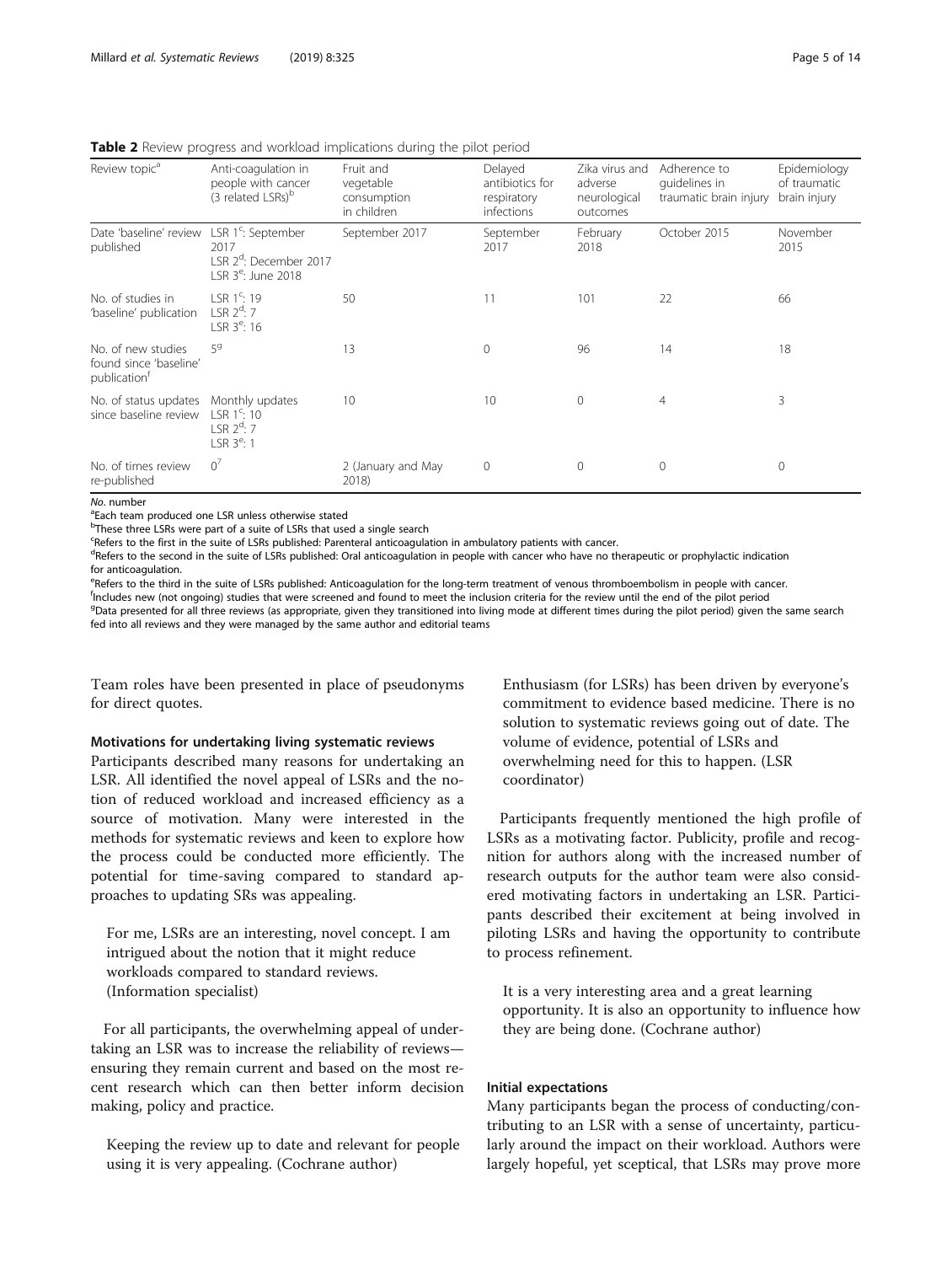time efficient than traditional review updates. They identified that the increased frequency of tasks would likely increase their workload, however, believed that this increased frequency could potentially make LSRs more manageable in the long run, compared with the arduous and highly time-intensive one-off task of updating a traditional systematic review. Participants expected that the LSR process would be a learning curve and present some 'teething issues' as the process evolves and is streamlined. A few participants described apprehension about engaging with the new technologies.

The feeling at the beginning was kind of half daunting and slightly overwhelming but also feeling very supported by the strategic group who was running the project (Cochrane author).

I'm a bit worried going forward. I have some vague notions about the process but I don't feel certain about how it's going to play out or the impact workwise (Information specialist).

The authors will have smaller sets of results to screen rather than having a huge overwhelming set of results and finding time once a year or 2 to work through rather than topping it up incrementally. It might actually be a bit more efficient for them. For me, it is a little more time consuming because I have to do a search each month but because it will be a smaller number of results, hopefully it will be quicker in terms of importing and exporting etc. (Information specialist).

# Reality—overall experience

Overall, participants were highly enthusiastic and largely positive about their experiences in the pilot LSR. They reported feeling well supported throughout the process and largely felt that the process itself was 'quickly demystified' and 'not as difficult as originally predicted'. They described their contribution to an LSR as a fantastic learning opportunity and an interesting academic experience, many discussing opportunities for new collaborations that arose as a direct result of their involvement.

I felt very involved in contributing to the paperwork and the practical logistics of how an LSR should be done and what it would look like. It's been very exciting. (Information specialist)

Everyone has been highly enthusiastic, willing to experiment and prioritise. They have been overwhelmingly responsive and proactive. (LSR coordinator)

Participants noted that the response from the community to LSRs has been overwhelmingly positive, with high levels of interest and excitement, and a sense of novelty about living systematic reviews.

Overwhelmingly, the main concerns expressed by participants at the end of the pilot period surrounded managing the ongoing workload and refining publication methods/processes. In terms of impacts of the LSR workflow on the separate stages of systematic reviews, the main area highlighted was the search stage.

# Benefits

When talking about benefits of LSRs, common themes included the rapid identification and translation of research evidence; the benefits to Cochrane directly; the continual, live process; and the improved accountability and commitment to the review.

Participants highlighted the appeal of up to date evidence. They discussed LSRs as resulting in the rapid identification of new evidence and the ability of this evidence to inform future decision-making, guideline development and clinical practice. The live, dynamic nature was seen as a significant benefit.

The evidence base for our topic was very small… There is now a large amount of information to inform practice, most of which has been integrated. (Cochrane author)

It has been very interesting to see the evidence base change over a short period of time. (Cochrane author)

In the LSR where no new trials were identified during the pilot period, the authors found the process to be very low maintenance. Although no new studies were identified, they felt it was good to be able to say with confidence that the review was current.

Living systematic review processes ensure that the author team is up to date on the newest evidence, integrating the evidence into their reviews, and tweaking the conclusions and citations constantly. For many, this continual, live process resulted in author teams feeling 'on top of the curve'. The authors get to see the picture developing over time rather than a large amount of evidence delivered and processed at the end of an update.

There are typical shifting milestones, this is more steady and predictable. You are forced to keep up to date despite other tasks. (Cochrane author)

# Enablers/facilitators

In discussing the enablers or facilitators in the living systematic review processes, participants identified the importance of team enthusiasm and commitment; and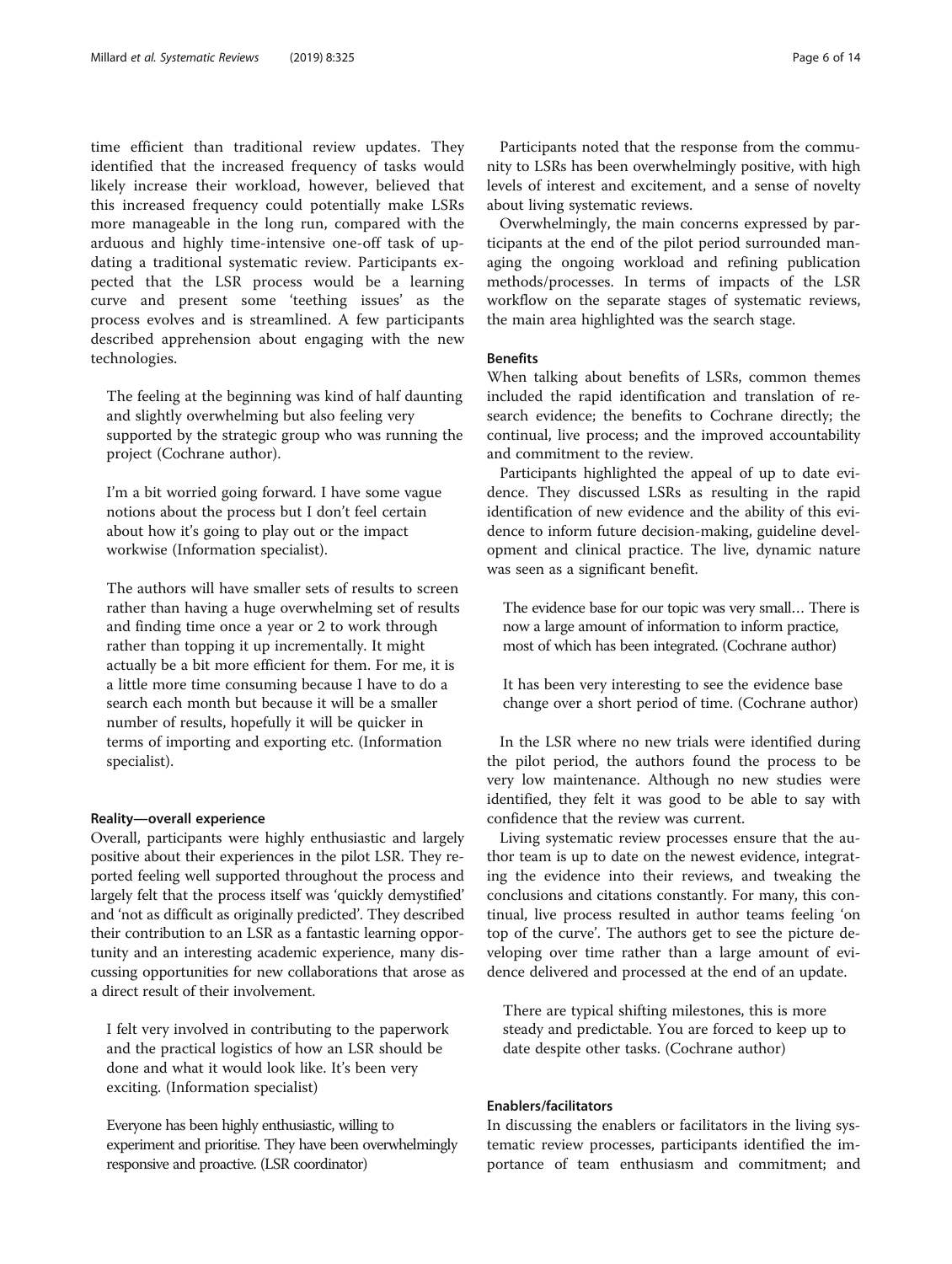input from Cochrane's living systematic review team and the Living Evidence Network.

The LSR process heavily relies on the ongoing commitment of the author team, editorial team and publishing team, and their immediate capacity and skills. The benefit of having one team responsible for an LSR, and this responsibility being documented with very strict timelines, was believed to result in improved responsibility/accountability and commitment to the review. The strict timeline meant that people needed to prioritise the review over other tasks and adhere to the specified timeframes. While some considered this a benefit, it was also seen as a significant challenge (and further described in challenges section).

High levels of organisation, motivation and team commitment were identified as requirements for LSRs, needing to ensure that the work process is clear so everyone knows exactly what they have to do, and the timeframe for completion.

It is a complex moving process which requires strong attention to detail, a high level of communication and a coordinated management approach. (Cochrane author)

Participants described the enthusiasm and support they received from everyone involved (from authors to the editorial team and publishing members) as being key facilitators and essential to the success of the LSR. Team responsiveness and communication were seen as vital to keep on track and adhere to tight deadlines. The high level of enthusiasm and commitment facilitated the constant communication between the team members and with the editorial teams which was seen to be vital to the conduct of LSRs and key to their efficiency.

I felt very supported by the strategic group who was running the project. There was always someone to ask a question and someone with an answer and if not, an answer was quickly forthcoming. (Cochrane author)

The input from Cochrane's living systematic review team was repeatedly highlighted as a significant enabler to the success of the Cochrane LSRs. Participants described feeling supported through the process and the benefits in being involved in discussions with a wider team concerned with LSRs. The role of the living systematic review coordinator in linking everyone, clarifying processes and resolving issues was highly valued and many participants expressed the need for this support to continue in the future.

The living systematic review team were constantly providing support, encouragement, pushing, motivating and keeping everyone moving. My

question is to what extent that will be able to be there in the future? (Cochrane author)

Participants also emphasised the role of the Living Evidence Network in providing additional support, learning opportunities and opportunities to work with people with different skills in LSRs and thus, facilitating knowledge exchange and professional development. The large number of people involved in the Network was seen to give access to increased expertise and increase overall benefit to all of the pilot LSR teams.

The involvement of experts built the legitimacy of LSR and increased the feasibility of the model. (Information specialist)

It's fantastic to feel part of a wider group. The emails, suggest fest, etc. were great. We felt very well supported. (Cochrane author)

It has been a good experience working with people with different skills in LSRs and the opportunity for knowledge exchange. (Information specialist)

# **Efficiencies**

In describing factors which increased efficiency, the most common themes included the repetitive nature of the process, team responsiveness, automation in searching and having an information specialist.

The potential for overall time and effort saving for researchers was flagged. Participants expressed that as the pilot progressed, the whole process became more streamlined, that the repetitive nature and increased familiarity with the processes increased their efficiency. Continually being aware and across the review was seen as a key factor contributing to the efficiency of LSRs.

Having your head in a body of literature every month can only mean increased efficiency (Cochrane author).

Constant communication between the teams themselves and with the managing editors was mentioned as vital to the conduct of LSRs and key to their efficiency. The high level of support and responsiveness provided by individual team members and the Cochrane LSR coordinator meant that immediate questions were answered thus preventing delays in the process.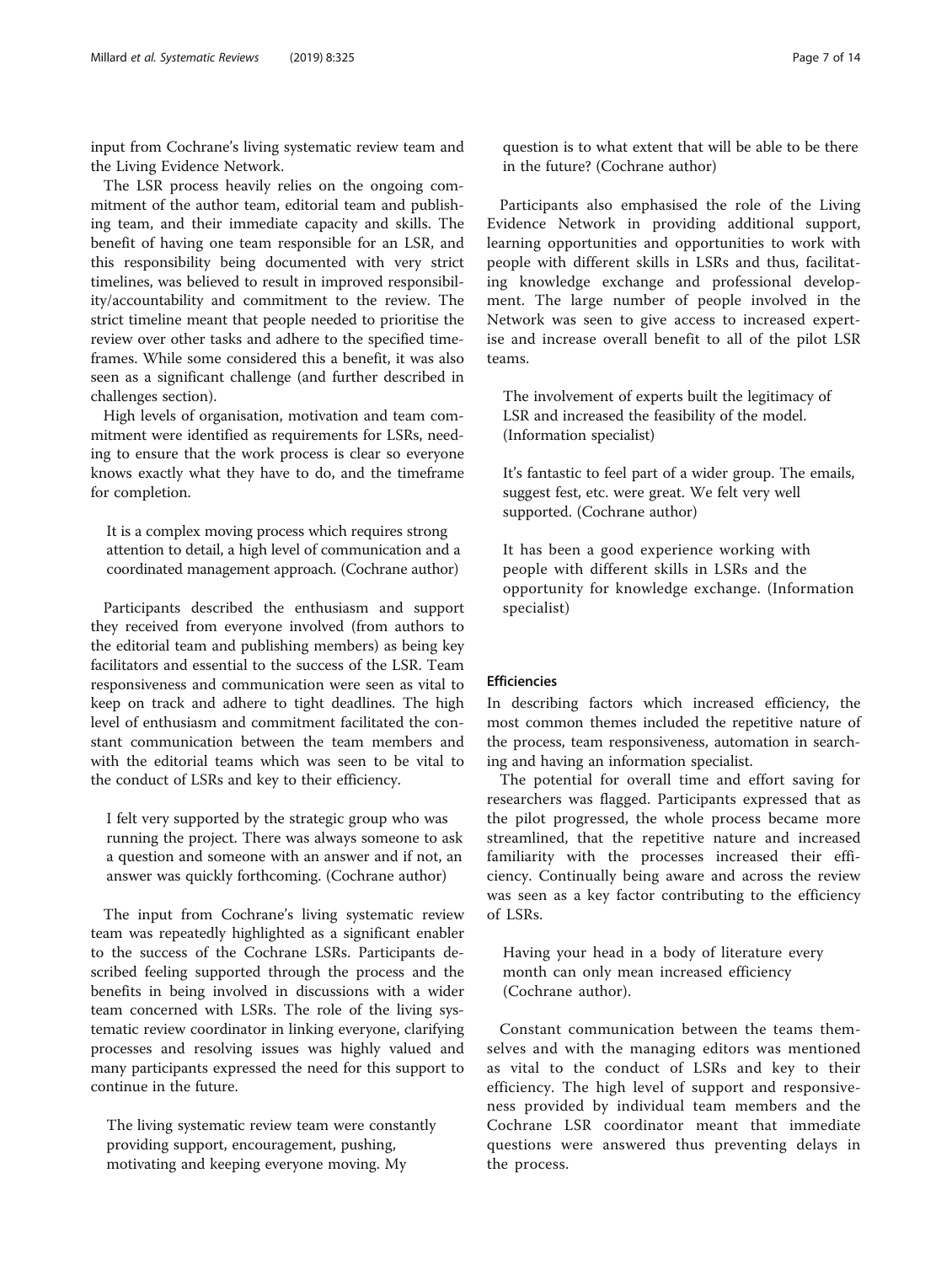We have worked with a really good author team, very active and engaged and that has been the key to success (Information specialist).

Efficient team is key to feasibility. Need speed of communication to make crucial decisions and progress. Big communication gaps cannot occur (Information specialist).

Consistent correspondence with the author team has made the process feel more connected, more alive (Cochrane managing editor).

Despite initial challenges and some remaining areas for improvement, the Cochrane LSR teams identified the search phase as the easiest or most efficient component of the LSR process, particularly those aspects that are automated or technologically assisted. Information specialists described the benefit of saving searches in databases and setting up automatic alerts to receive the monthly searches. New and supporting technologies, including Cochrane Crowd, Covidence and Cochrane Register of Studies (CRS), were all seen as increasing efficiency of the living systematic reviews. The ongoing challenges with the integration and use of these technologies were discussed along with suggestions for improvements (presented below).

We need to develop skills and faith in the use of these technologies (including CRS Web). This may present further time saving. (Cochrane author)

I feel that we have used the machine aspects well and in addition to Cochrane Crowd to reduce both the burden and magnitude of time spent on screening records. (Cochrane author)

A major strength is that I can run and collate the results myself and check them against previous results sent to ensure the authors workload is kept as small as possible. (Information specialist)

The involvement of an information specialist, as seen in the Cochrane groups, may be key to the search efficiency as the non-Cochrane groups all identified ongoing issues with screening or a large burden on authors as a result of screening tasks (see explanation in 'Challenges' section).

It is a lot of ongoing work. I'm constantly juggling my time, managing a high number of citations and a high number of irrelevant hits. (non-Cochrane author).

We need someone to double screen the citations. Searching the databases takes a lot of time (non-Cochrane author).

The major enabler is having someone run the search and send me a ready made EndNote library (Cochrane author).

# Challenges

In discussing their experiences, several challenges of the living systematic review process were highlighted. Themes included the ongoing workload, issues with search and screening and editorial/publication issues.

# The ongoing workload

The ongoing workload was perceived as requiring a large investment and ensuring immediate availability of capacity was considered to be a significant and sustained challenge, particularly for members of the author team. Participants discussed a variety of tasks as contributing to the workload including tracking ongoing studies, locating full text articles, chasing trial authors for data, issues with screening and data management, updating PRISMA and results tables and the publication process. Many of the team members described feeling stressed and, at times, frustrated with the challenge of keeping up. They questioned author capacity and motivation to perform all of these tasks in the long term, particularly in the absence of additional funding.

Updating the manuscript every three to four months requires a large capacity over a short period of time. In the long term this may become an increasing challenge especially without funding to support sustainability. (Cochrane author)

Author teams need to have the review in the front of their consciousness all the time—this won't work for all author groups. For example, [I suggested to one of the groups] they might like to pilot an LSR 'it'll be fun!,' but they were put off by the idea of having to keep the review in their consciousness… It was unexpected that author teams were lukewarm to the idea. (Cochrane managing editor).

We are concerned about the human capacity to maintain the review(s). We need to do continual updates as opposed to updating every three years. The availability of people familiar with the review and the process is important. (Cochrane author)

Without extra resources, this level of engagement and investment is probably unsustainable. (Cochrane author)

Many participants described the process as feeling very rigid and not providing a lot of leeway. Authors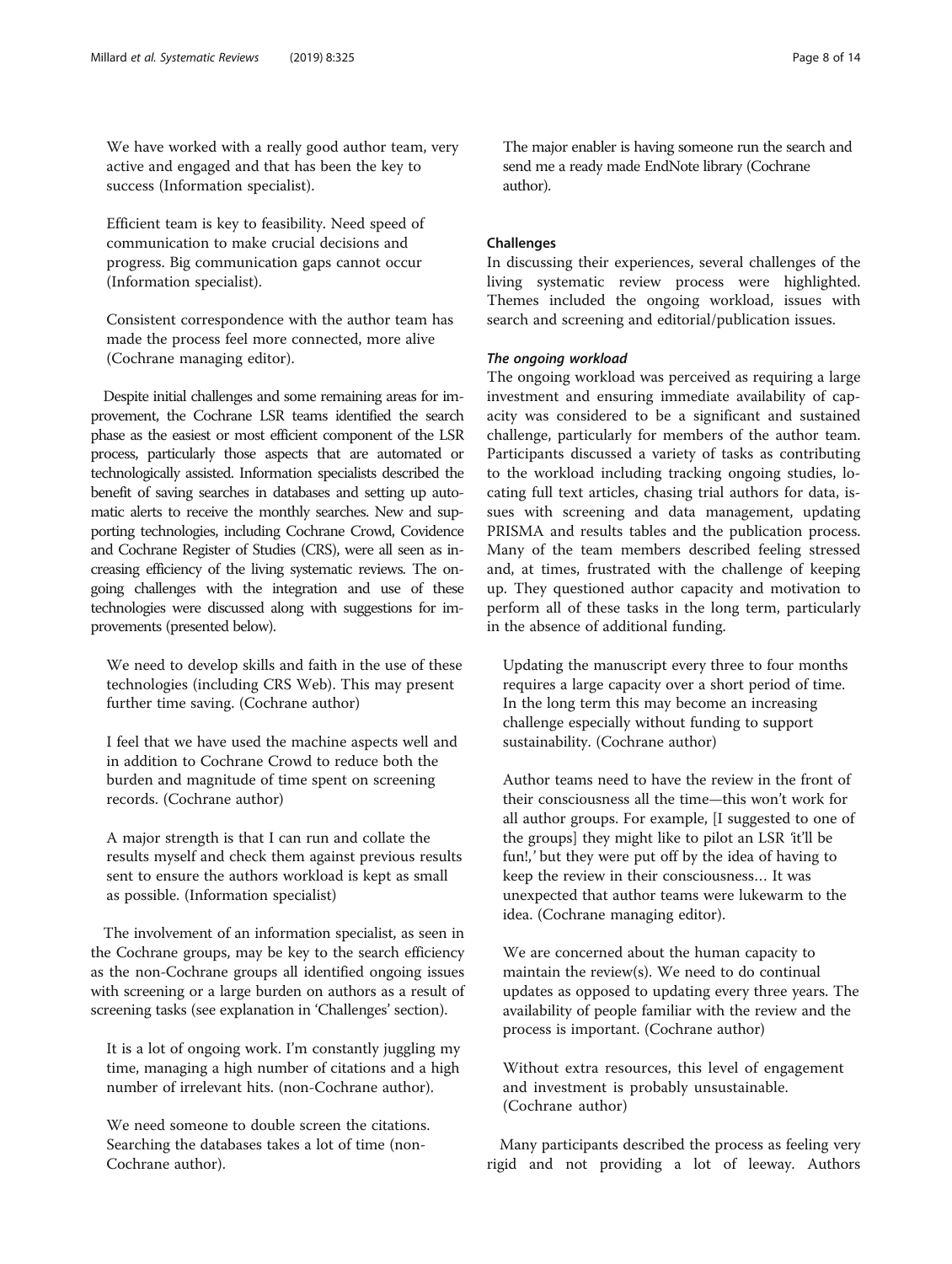described the constantly revolving process as time consuming and, at times, cumbersome.

The process required multicomponent, ongoing tasks. At times we were conducting our monthly search, plus addressing comments, plus integrating new findings all at the same time. This was way more complicated than expected. (Cochrane author)

The complexity of having a manuscript updated and continuing with monthly screening is a challenge. Contacting authors can result in delays. There are multiple concurrent aspects of the review updating at once—this is tricky but required. (Cochrane author)

There are many documents to update and screen on a monthly basis. Even if eligible studies are not identified the PRISMA still needs to be updated. (Cochrane author)

It is a job that never ends. It is interesting but I have other deliverables also. (Cochrane author)

There is not a lot of flexibility in the approach—What happens if leave is taken by key member? (Information specialist)

Largely, workload issues experienced by participants outside of the author teams resulted from publication frequency and then need for methodological guidance rather than the burden of work.

## Editorial team challenges

Cochrane Managing Editors described having a very experienced author team as making the process efficient. They had the LSR Guidance manual to follow and largely found limited changes required to their standard editorial processes. They described the couple of weeks leading into the first publication as intensive as it was the first time they were publishing an LSR and the small changes to the review required multiple checks to ensure they were correct.

Initially, the publication timing, keeping up with the speed of everything caused a lot of frustration within the team. Now there is an increased workload but it is not necessarily more cumbersome. The nature of the monthly work is different and feels more manageable. (Cochrane managing editor)

Securing peer reviewers was identified as an ongoing challenge and editors emphasised the need to set up peer review in advance in order to prevent delays. The peer review process was reliant on the reviewers adhering to the strict timelines for the LSR. Overall, the editorial process was largely considered 'similar to other publications but expedited all round'. Managing Editors reiterated the need for additional resources (namely funding) to support the sustainability of LSR from an editorial perspective.

The turnaround time is also difficult (it's hard enough when you get 2-4 weeks with other manuscripts) and it is already more time-consuming because it is a Cochrane Review. (Peer reviewer)

I like the idea of repeat peer reviewing the same manuscript. Over time, you would become more familiar with the topic and you would get to see how if the peer review you are providing is helpful and how that might be changing the manuscript. So it would be nice to get that feedback. Sometimes being a peer reviewer feels mean for the sake of being mean, and this way it's like you are more associated with the LSR and taking some responsibility for it. (Peer reviewer)

From a copy-editing perspective, challenges included substantially increased workload and insufficient resources to support this. The need for advanced communication about the arrival of a review for copyediting within the tight timeframes designated by the LSR process was emphasised. Dangers of inconsistency were highlighted, with the potential for copyeditors to rush the process to adhere to deadlines. As with other editorial tasks, the time required for copyediting was substantially reduced for each subsequent version.

#### Challenges with search and screening

For information specialists, the need to refine the process to ensure efficiency was paramount. They described the monthly search surveillance as initially intensive to set up, but once in place, was viewed as an 'efficient, reliable, predictable process'. However, the increased frequency of searching added considerably to their workload.

The search for a traditional systematic review update takes between 1 to 5 days and then you are done for two years. With LSRs you receive constant emails with new citations over the month (which you need to organise) and then you need a morning of work to process the citations and pull them all together for the authors (Information specialist).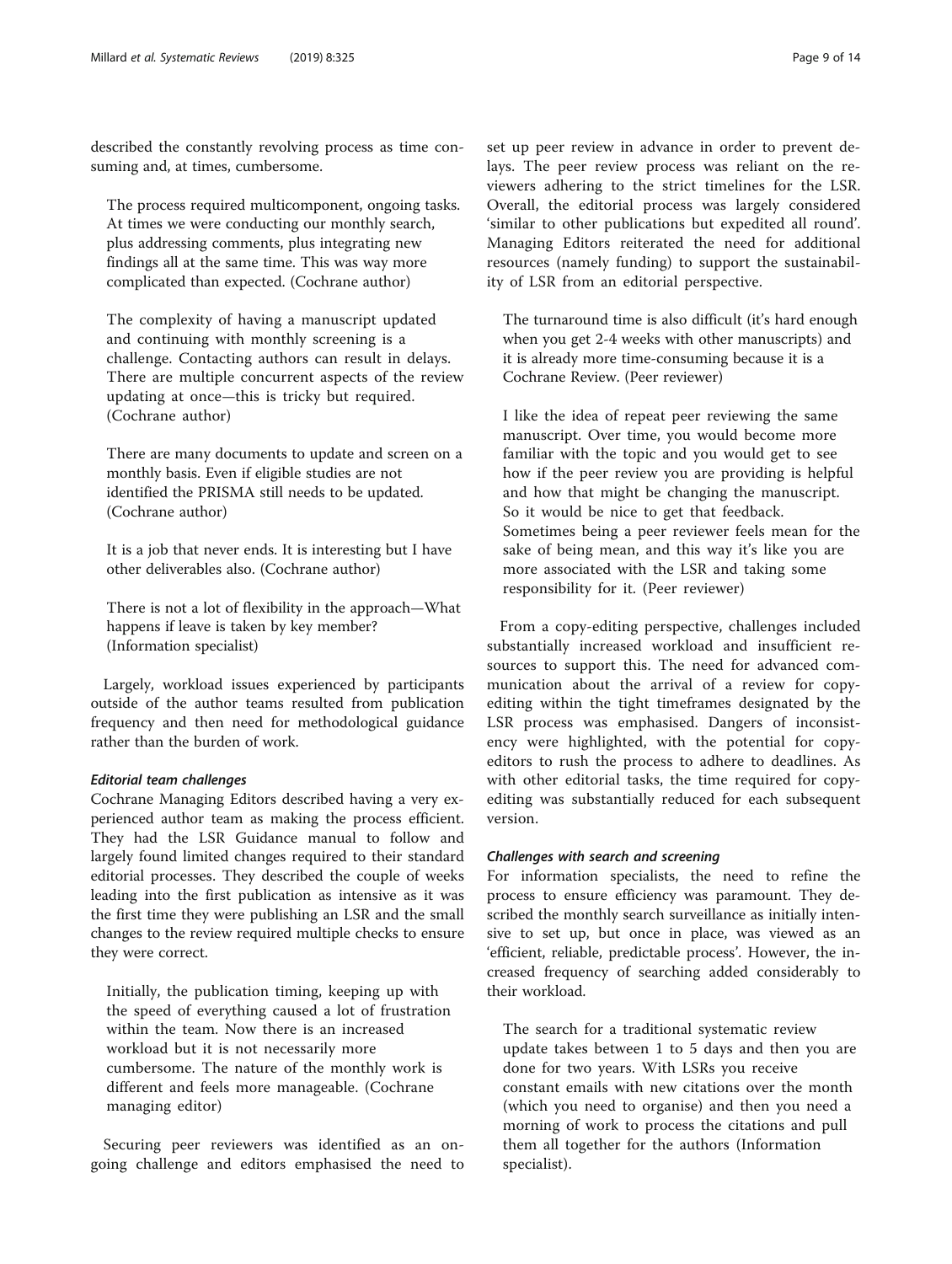It feels very rigid. There is the constant receipt of monthly alerts and the need to plan for them. There is not a lot of leeway (Information specialist).

Information specialists described significant challenges in learning how best to manage and organise the constant flow of new citations. Teams used different approaches to retrieve and screen the most recent evidence, with some using machine learning (RCT classifier) and citizen science (Cochrane Crowd) to reduce the screening burden. Technical issues, such as managing auto-alerts and discrepancies in Crowd assessments, were largely resolved and not considered ongoing issues once the technology was integrated within regular workflows. Some information specialists expressed the need to develop their skills in using these technologies to establish trust and overcome concerns with their reliability.

Participants highlighted the potential of these technologies to result in further time saving. For some, the technologies they initially used did not meet all of their needs or work out as planned, resulting in the teams reverting to manual completion of the tasks. The information specialist in one of the pilot groups decided against using technology to assist screening due to the very small monthly yield of records. They believed that the tasks were not big enough for automation to make a difference and would have resulted in double handling.

For the non-Cochrane teams, search was the responsibility of the author team and was a significant contributor to the workload. One author was keen to use the new technology enablers to reduce the screening but since these focus on identifying randomised trials, there are limits to their use in reviews that include non-randomised designs. The authors of non-Cochrane LSR pilots reported feeling that they currently do not have the resources, technology or tools to manage the frequent searches and minimise the workload. The need for further refinement of existing technologies and the development on new innovative tools was emphasised.

We had issues with hits via automatic database searches. Screening automation causing issues and a large number of citations to screen (Non-Cochrane author).

We attempted to alleviate (the high workload) with technology however it remained a challenge. Diverse data (including more than RCTs) meant that the search algorithms did not work so well (Non-Cochrane author).

# Publication issues

Cochrane LSR teams identified substantial issues with the publication process. Delays with implementing changes to

the publication interface meant that it was not obvious which reviews were LSRs, when they had been updated and what this involved. Members of the author teams all described their disappointment and frustration with this delay. The need to clearly highlight within the review (and updates) what is new, what has been found and what has been included was emphasised.

Frustration was also expressed with the current process of republishing reviews triggering a new DOI, negatively affecting citation counts and impact factor. One of the pilot teams, which identified a high number of new studies, published frequent updates. Several versions of the review were published in a small amount of time with 'not much difference between versions … this feels like a lot of work for a diminishing return'.

It was really difficult to go into the workflow in Archie and work out what happened when, and where the review is currently up to because of all the amendments being published every month, in addition to the other tasks for re-publication of full updates (Editorial team member).

Issues with the publication processes were also flagged by the non-Cochrane participants. They faced delays due to needing institutional clearance and 'classical publication issues' including copyright issues with authors which were largely outside of their control. As a consequence of these delays, one LSR pilot team reduced their update frequency from monthly to every 3 months.

A major barrier in speed for the sexual transmission review was the time spent at clearance at different US institutions (Non-Cochrane author).

By the time the update gets to the reviewers, it is already dated (Non-Cochrane author).

# A lack of clarity around authorship

Several team members discussed authorship issues as a complexity in LSR production. They described the original reviews as having large authorship teams while the smaller, more nuanced changes to living review required a much smaller team. The opportunity for contribution is further restricted by the speed of the updates. This led the author teams to question when people should come off the author list and requesting more guidance around this issue.

LSRs require a smaller team due to low the volume of high frequency, rigid work (Cochrane author).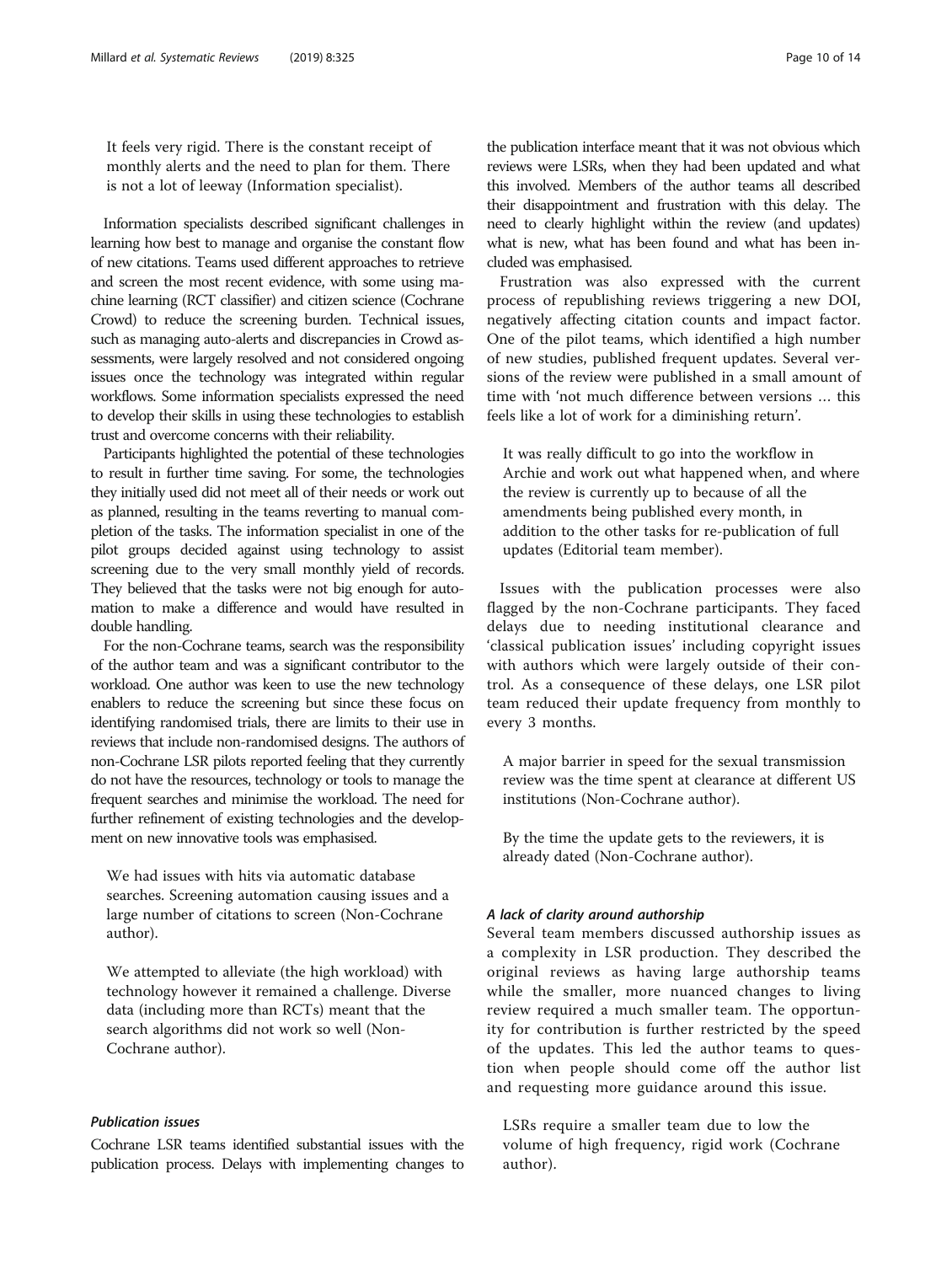# Opportunities for improvement and scale up

In discussing opportunities for improvement and scaleup, key themes included the need for additional guidance, changes to current publishing processes, the refinement and development of technology to reduce workload, the need for resources and support and encouraging/facilitating knowledge translation.

# Guidance

Many of the challenges with the current LSR processes raised by participants indicate the need for further clarity about the responsibilities of different contributors to LSRs and the LSR methods and processes. Participants suggested the need for guidance on:

- Eligibility/criteria for reviews to become living systematic reviews
- When and how LSRs cease to be living, and what happens then
- Evolving authorship
- Automation/tech tools available
- Submission processes and editorial policies
- Peer review—how to approach reviewing an LSR
- Methods for publication

Feasibility may be limited by others' fear of the unknown. People seem sceptical about time consuming tasks. We need to demystify the process and continue to provide support (Cochrane senior editor).

Overwhelmingly, the most frequently mentioned consideration with regards to scale-up was the need for additional guidance about the appropriateness/ prioritisation/selection of a review to become an LSR. Participants emphasised the need to select/prioritise reviews based on feasibility and impact and suggested 'cherry picking' topic areas for LSRs. One participant suggested concentrating on reviews that are listed as a priority for Cochrane review groups. The potential for 'targeted living reviews' was also mentioned. Largely, participants indicated that LSRs should focus on areas that have a large number of emerging trials or a constantly changing evidence base.

We need very specific criteria about appropriateness of a review to become an LSR. They are appropriate when the evidence base is uncertain and health decisions based on the findings have important outcomes (Cochrane author).

We need to prioritise reviews based on feasibility and impact. If the field is moving quickly and there are highly engaged authors in well supported groups... (Cochrane author).

We need to prioritise the right questions, and not be led by researcher enthusiasm. Perhaps we could tie to Network priorities (Cochrane senior editor).

Look at the topics—seek clinical experts' advice on need for living mode (Information specialist).

Several participants highlighted LSRs as being particularly useful in responding to disease outbreak and suggested that guidance or a protocol for conducting an LSR in this circumstance could be beneficial.

They are highly applicable for disease outbreak. The evidence and questions need to be highly relevant to the current context. Tease out the bits which are specific to this outbreak and target the review accordingly (Non-Cochrane author).

Considering the capacity, skill and motivation of the author team in the selection of reviews to become LSRs was also emphasised.

LSRs require a large amount of author capacity and commitment which may limit feasibility. LSR teams should be from a well-known Cochrane group with high amount of LSR expertise (Cochrane managing editor).

The need for implementation policies supporting the roll-out of LSRs more broadly within Cochrane was also noted.

# Publishing

Many of the challenges with current publishing processes raised by participants highlighted the need for better communication/promotion of LSRs.

Participants described the need to have a clear versioning system for updates, including those that do not have major changes. They highlighted the need to ensure all updates, irrespective of size, are clearly described within the review and suggested that a standardised way for readers to refer to previous updates is required.

Potentially using template text would result in less hands-on monthly support (Cochrane managing editor).

The way in which we describe the various updates in the review itself could be improved, as it is starting to get confusing to follow for the reader (Cochrane screening team member).

If new evidence is added but there is no change, should we still have the updated version online?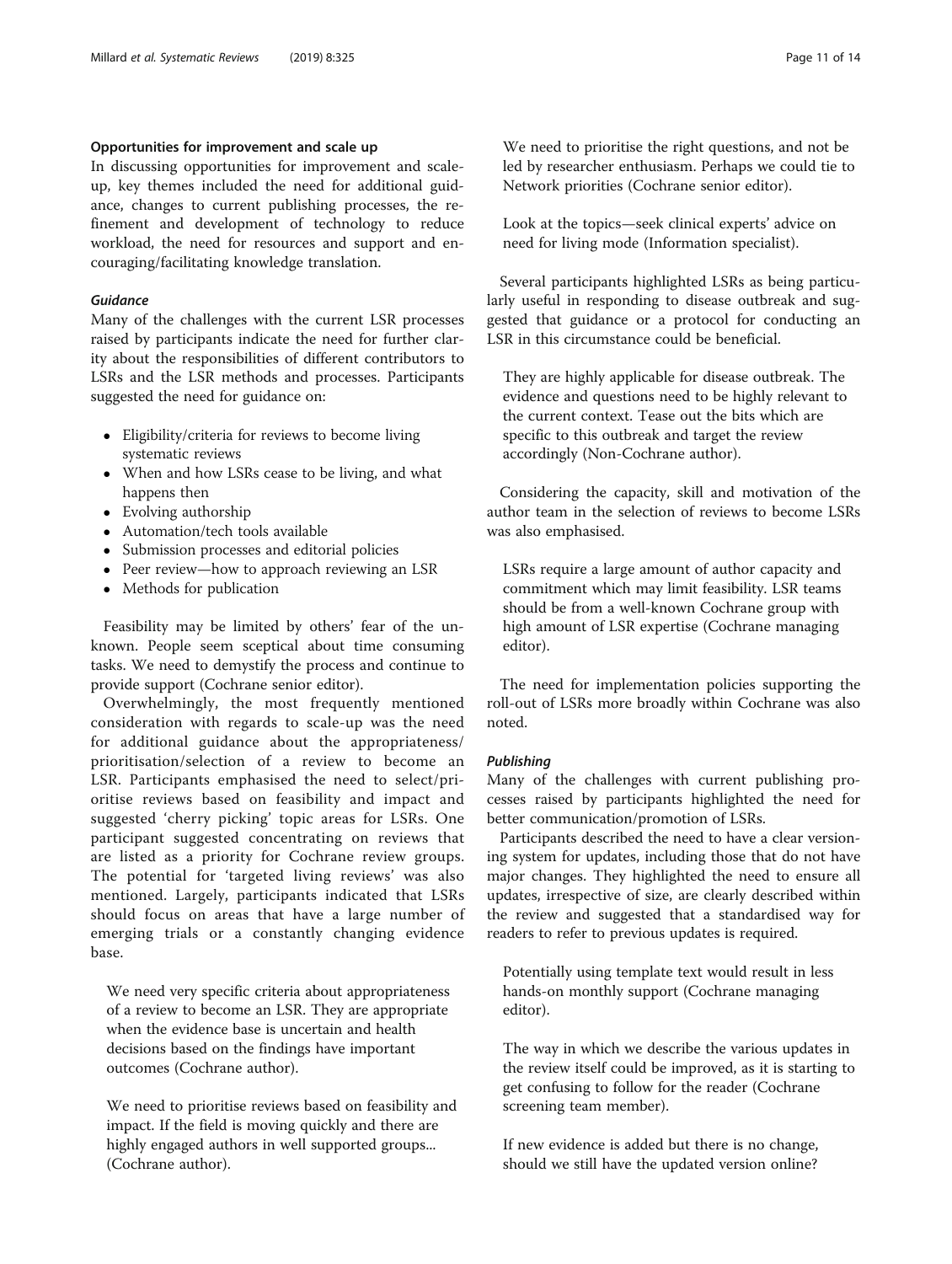Maybe different versions of the same DOI would work? The reader needs to be able to see different versions but in an easier / more user-friendly way. The latest version should appear first (rather than the first version) (Cochrane author).

When asked about opportunities for improvement/ scale-up, ensuring living systematic reviews are both prominent and distinct from other reviews within the Cochrane Library was emphasised by many.

How to demonstrate what new things have been found and what makes it 'living'. So identifying which studies are new, if included or not, and where. Or if they are waiting for updating. We need to clearly highlight what is new, what's been found and what was included (Information specialist).

Participants also made suggestions for new publication options. Ideas included protocols for updates, and frequent, interim updates for the components of primary interest to policy makers and users, namely effect sizes and meta-analysis, with text changes happening later. This would reduce time to publish and produce 'rapid access to key information slightly earlier'. The need for consistency between publishers about the publication process was also suggested:

It would be helpful to have consistency between publishers about the publication model and peer review process for LSRs. With F1000Research it's easy given our existing model, but it's not easy for many other publishers. Related to this, if a new team takes over an LSR, do they have to publish it with the same journal? Or can they go to a different one? If we are making use of meta-data and tools like Crossref properly, we could maybe do this. But it requires discussion and agreement across the publishing community (Non-Cochrane author).

# **Technology**

In discussing opportunities for improvement and scaleup, many participants highlighted the need for better integration of technology within existing workflows. Further refinement of existing technologies and the development of new tools to manage the frequent searches, reduce workload and reduce human error were emphasised. Participants highlighted that further testing and refinement of citizen science and automation tools is also needed to ensure reliability. Specific opportunities for improvement included:

- Expanding citizen science opportunities (e.g. tasking Cochrane Crowd to screen other study designs; screen PICO statement eligibility criteria;
- Technologies/systems to auto-populate data (particularly the results tables) or conduct risk of bias assessment and data extraction; and
- Improving the existing technologies for search and screening to facilitate a more seamless workflow (e.g. facilitating the aggregation and de-duplication of search auto-alerts).

Many authors report they don't have the resources, tech or tools to manage the frequent searches. We need solutions to offer authors (Non-Cochrane editorial team member).

Several participants suggested that maintaining the PRISMA flowchart could be improved. They suggested a living PRISMA flowchart that would allow the author team (and the reader) to see the progress of monthly searches in a live way. A suggested improvement to RevMan was to insert data in the analysis section and then have it all be linked and automatically updated.

# Resources and support

When discussing the continuation and scale-up of LSRs, almost all participants indicated that feasibility is highly dependent on the addition/continuation of funding and resources and the provision of ongoing support. Participants highlighted the increased workload required of an LSR for the author and editorial teams (particularly copy-editing) and suggested that LSRs are not sustainable without additional funding.

Living systematic reviews are more costly than standard reviews in terms of resources needed. Additional funding and resources are needed to support long-term feasibility (Information specialist).

Participants emphasised the need to motivate author teams and to incentivise LSRs. Additional funding, addressing authorship challenges and providing access to ongoing support were identified as significant incentives to conducting an LSR and key to their feasibility and efficiency. In terms of support, participants discussed the need for the continuation of an LSR coordinator type role to oversee the process and provide assistance when required.

[We need someone to] facilitate communication within the implementation science community doing LSRs. Linking in with others doing LSRs making it explicit for groups going forward from here (Cochrane managing editor).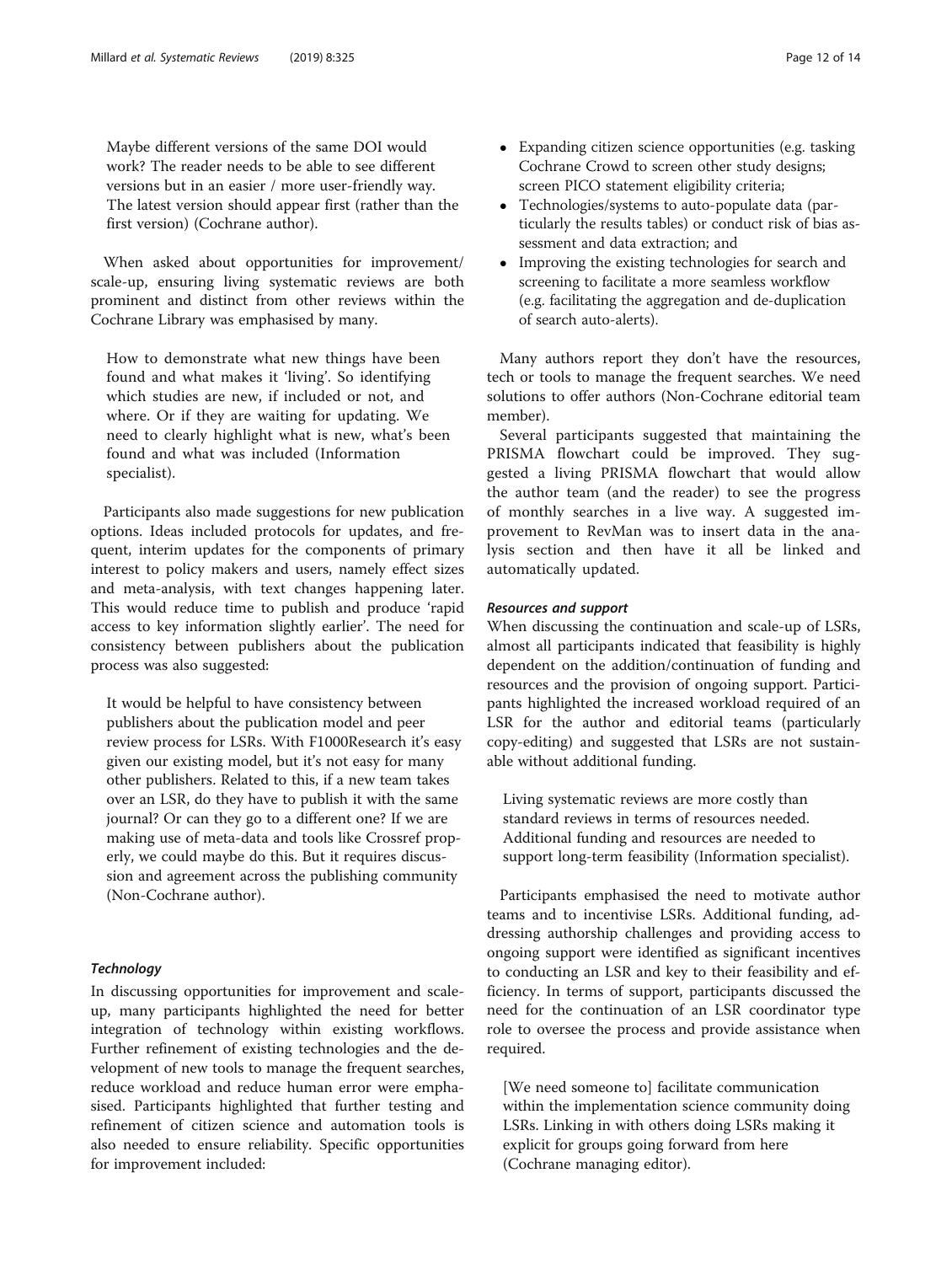Other suggestions were for a team of experts supporting LSR groups or an LSR team to be built into each Cochrane Review Group to 'update data and have clinical experts check it; something like the BMJ Clinical Evidence model where they send you all the evidence. This is really powerful, rapid fire turnaround, really useful, but requires resource' (Cochrane coordinating editor).

#### Knowledge translation

Several participants expressed the need for the promotion of LSRs as an important factor to consider in terms of scale-up. They highlighted the need for promotion to both users of LSRs and funding groups.

How do we raise awareness and support uptake and use of LSRs? How do we get these reviews used? (Cochrane editor).

We need more education/awareness with funding groups and other important people about LSRs (Cochrane author).

We need to be able to demonstrate externally that a LSR is really changing and updating living guidelines and resulting in changing conclusions (Cochrane managing editor).

# Discussion and conclusions

Overall, there is considerable enthusiasm from contributors about the potential benefits and value of LSRs. Given the existence of sufficient support, on the basis of this evaluation, LSRs appear to be both an acceptable and feasible approach to keeping high-quality evidence synthesis continually up to date. The participants in this study described the importance of refining the methods and optimising the processes to support the feasibility of LSRs in the long term. Participants described their varying approaches to review production and highlighted the vital importance of an experienced, committed, enthusiastic team to manage the monthly requirements of an LSR. Participants spoke about the benefits of machine learning and citizen science approaches to manage the monthly workflow of citations and reduce time commitment, while also highlighting the shortcomings of these approaches and opportunities for improvement. They described the ongoing commitment required to conduct an LSR, the evolution of this process into a reliable, streamlined operation and the potential for LSRs to save time and effort.

There are challenges that need to be addressed for living systematic reviews to be sustainable and have

maximum value. In light of their experiences, participants highlighted several factors to consider for the scale-up of living systematic reviews including:

- Clarifying roles, processes and expectations
- Providing resources and other incentives to increase motivation for undertaking and sustaining an LSR
- Better integration and awareness of technology to reduce human investment
- Having specific criteria about the appropriateness of a review to become an LSR
- Improving publication processes

The findings from this study will be used in discussions with the Cochrane community, key decision makers and people more broadly concerned with LSRs to identify and develop priorities for scale-up. Based on the success of the pilot reviews, Cochrane has committed to supporting LSRs in each of the Cochrane Networks. At last count, the Living Evidence Network (LEN) now consists of over 230 members, indicating the sustained and growing interest and commitment of people to the implementation of LSRs.

Limitations include the small number of reviews, and participants included in this study. The convergence of themes, the diverse roles of the respondents and the inclusion of studies (and participants) both within and outside of Cochrane however increases our confidence in the results. The interviewers were associated with running the LSR pilot evaluation study which may have influenced the results, however also increased the depth of the understanding. The limited duration of the evaluation period is also a limitation. It would be useful to have additional follow-up interviews as the LSR methods are processed and further refined.

Although several challenges remain, the feasibility and acceptability of LSR's is clear. Funding to support those maintaining LSRs, streamlining and standardising publication processes and the development of further technologies to reduce workload are clear factors to consider for improvement and scale up.

#### Abbreviations

LEN: Living Evidence Network; LSR: Living systematic review

#### Acknowledgement

Our thanks to Joanne Brooker for her fantastic proof reading and editorial support.

#### Authors' contributions

AS, TM, TT, JE, SG and SMcD developed the research methods. TM, TT and AS collected the data. TM and AS undertook the primary analysis and prepared the first draft of the report on which this manuscript is based. All authors contributed to further analysis and revising the report and have read and approved this manuscript.

## Funding

Funding was provided by Cochrane as part of Project Transform.